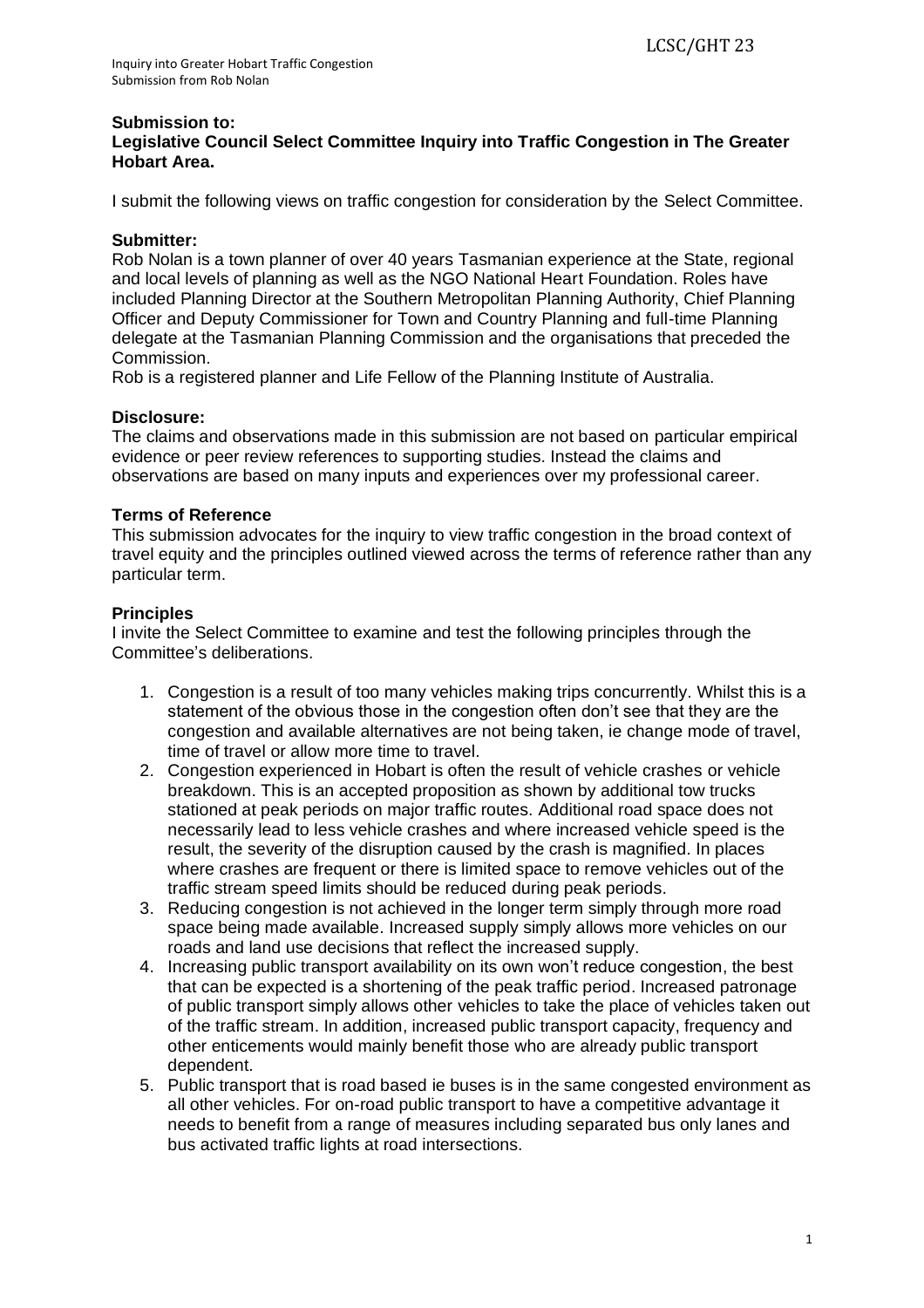- 6. Congestion is a result of many interconnected travel decisions relating to land use. Destinations dispersed across the metropolitan area most often require many single purpose trips.
- 7. Active travel; walking, riding and public transport should not be viewed simply as a means of reducing traffic congestion. There are essential travel equity requirements for a proper functioning public transport system.
- 8. Public transport costs should be viewed as essential public infrastructure and not as a 'subsidised' activity.
- 9. Users of public transport effectively subsidise private car transport where public transport results in reduced or deferred extensions to road infrastructure.
- 10. The majority of people do not drive and rely on a family member or other means for travel. The non-drivers include those too young, too old, with a disability, too poor or chose not to drive. Provision that supports and facilitates active travel most benefits the non- drivers.
- 11. Provision for active travel eg safe bike lanes and walking space within road reservations are valid users of road space.
- 12. Our urban spaces are frequently hostile to active travel. Subdivisions without footpaths, culs de sac without pedestrian links, few connecting lanes to improve permeability of urban spaces and bike lanes that marginally improve rider safety.
- 13. The Hobart metropolitan area is often viewed as too hilly for bikes. This narrative is somewhat lost with the increased availability and reduced costs of e-bikes.
- 14. As has often been observed we don't see the same level of traffic congestion during school holidays compared to school terms. It has been estimated that traffic flows on school days can increase between 10% to 20% over holiday traffic, depending on the nature of the road<sub>1</sub>. Alternatives to current travel patterns can ease traffic congestion particularly related to the school journey and defer more difficult measures of increasing road capacity and new roads.

# **Projects**

Public advocacy tends towards increased road capacity and specific projects. The following provides comment on a Hobart CBD by-pass and active travel.

#### Hobart CBD by-pass.

On and off there is advocacy for an inner city CBD bypass. Those advocating this usually refer to the proposed Northside Freeway or a tunnel. I'm yet to see offered a current- day and realistic at-grade or above grade alignment for a bypass.

The Northside Freeway along with other major freeway and expressway proposals were first detailed in the Wilbur Smith *Hobart Area Transport Study (1964)* that was sponsored by the then Public Works Department and Transport Commission and the Hobart City Council. For the period post 1964 much property was purchased for the various freeways and expressways. For the Northside Freeway property purchases were made by the State Government and City Council particularly in the Brisbane and Melville Streets corridor. However by 1974 the Northside Freeway was sufficiently discredited for the HCC to abandon the idea. For some period the area suffered planning blight, however the once foreshadowed corridor has been the area of much redevelopment in recent years. It is the area that the University is now proposing its inner city campus. Interestingly the Wilbur Smith HATS 1964 costings for the Northside Freeway referred to reservation cost, that presumably included purchase and compensation. Presumably also for the period the recommended road corridors did not appear to include adverse environmental effects on adjoining properties nor include a list of actual properties required to be purchased. As will be readily seen the corridor proposed for the Northside Freeway is now highly valued property, unlike the situation in the 1960's. it includes the much valued linear park along the Hobart Rivulet.

<sup>1</sup> Department of State growth 'Hobart Congestion traffic analysis - 2016